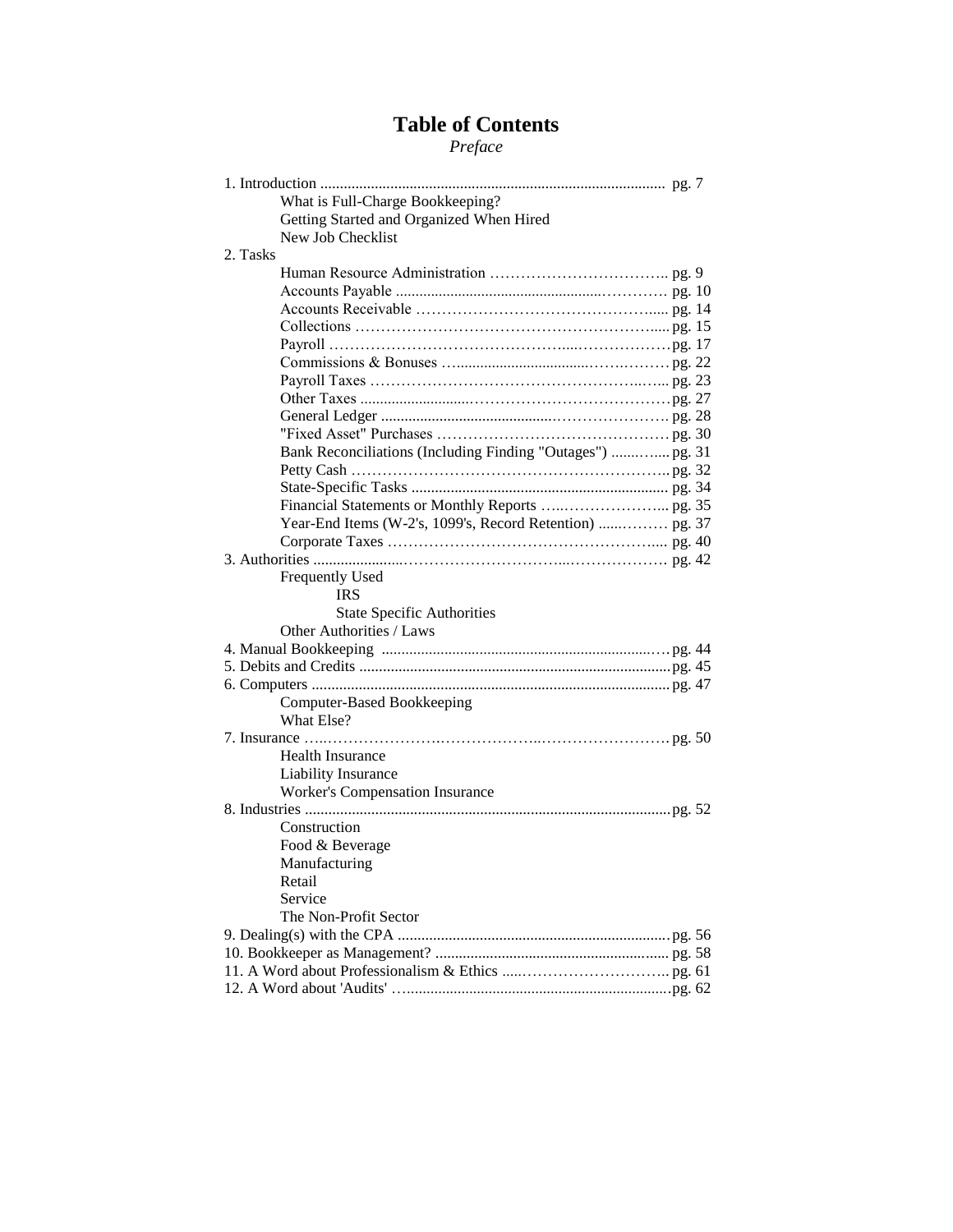# **Table of Contents (continued)**

| Appendices |                                                 |  |
|------------|-------------------------------------------------|--|
|            |                                                 |  |
|            |                                                 |  |
|            |                                                 |  |
|            |                                                 |  |
|            |                                                 |  |
|            |                                                 |  |
|            |                                                 |  |
|            |                                                 |  |
|            |                                                 |  |
|            |                                                 |  |
|            |                                                 |  |
|            |                                                 |  |
|            |                                                 |  |
|            | Relationship Between Financial Statements and   |  |
|            |                                                 |  |
|            |                                                 |  |
|            |                                                 |  |
|            |                                                 |  |
|            |                                                 |  |
|            |                                                 |  |
|            |                                                 |  |
|            |                                                 |  |
|            |                                                 |  |
|            | HR - Employee Request for Time Off Form  pg. 84 |  |
|            |                                                 |  |
|            |                                                 |  |
|            |                                                 |  |
|            |                                                 |  |
|            |                                                 |  |
|            |                                                 |  |
|            |                                                 |  |
|            |                                                 |  |
|            |                                                 |  |
|            |                                                 |  |
|            |                                                 |  |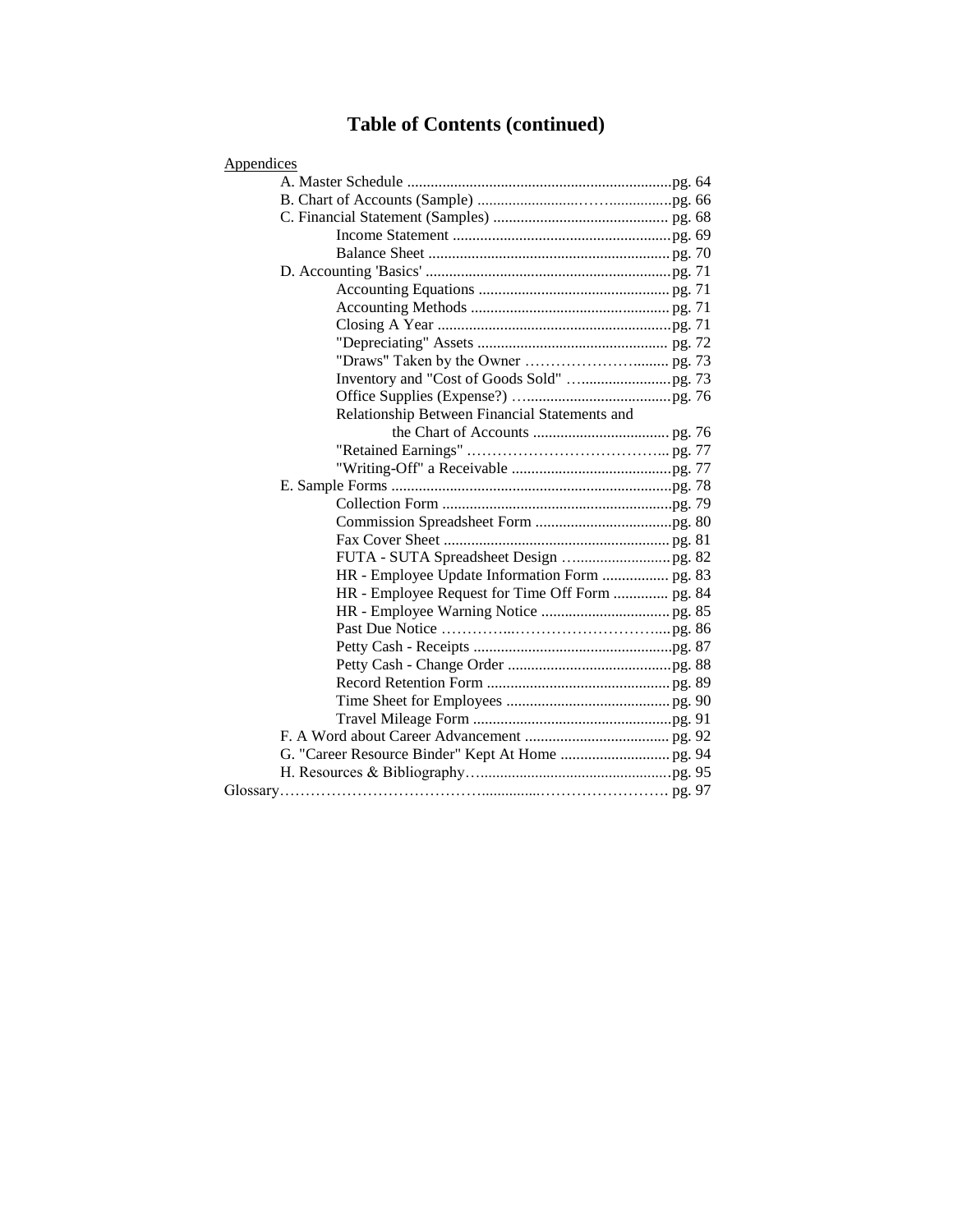## Chapter 1 - **Introduction**

### **What is Full-Charge Bookkeeping?**

A full-charge bookkeeper is one who can and does perform all of the bookkeeping tasks of any small business, including payroll taxes and monthly financial statements, with little or no supervision. About the only task needed to be "outsourced" is the corporate tax return (typically, to a CPA). That, in essence, is full-charge bookkeeping.

Defined: to *outsource* is to hire another company or individual to perform a task.

## **Getting Started and Organized When Hired**

QUESTIONS TO ASK - DURING THE INTERVIEW, OR BEFORE TASKS

- 1. Defining the Position:
	- Q: What exactly will I be responsible for?
	- Q: Are there any tasks that will be outsourced?
- 2. Are there any areas we want to be doing differently / better, or paying more attention to?
- 3. Are there any areas/tasks that require more urgent attention?

#### WHERE TO START

Once you've clarified with the owner what he or she has hired you for, it's time to get to the business at hand. But, looking at accomplishing all of these tasks can be overwhelming; so where should you start? The first thing you should do is make sure you have a list of current employees, and their pay rates. Payroll may be soon, and you wouldn't want to be unprepared, or late with employees' checks. A good place to store the current list of employees is in an "Information" file-folder, close at hand, for payroll and other related areas. In addition to an "Employee Information Sheet", start a "Business Information Sheet" with things like tax identification numbers, phone, fax, address(es) and any company owner information you might need or acquire for credit applications.

While you're at it, and if the files are at your disposal, you may want to be sure that the human resource files are in order - "current" separated from "terminated" employees, and that each file has the proper documents: Forms W-4 & I-9 (reference: Chapter 2 - Tasks > Human Resource Administration). After preparing for payroll, the short list of things you should get a handle on is  $(1)$  the company bills (see Tasks > Accounts Payable). And,  $(2)$ review the company receivables to see where they stand (see Tasks > Accounts Receivable). That will get you started. For the complete "new job checklist", see below.

## THE FILING SYSTEM

I must emphasize the importance of organization to a bookkeeper. Organized records not only make a bookkeeper's life easier, but also help those around the bookkeeper. For instance, what if the owner wanted or needed to find something on a day you were not there - perhaps a bill that needed to be paid, if a vendor called. You wouldn't want the owner to open your file drawers and find a mess. In fact, if you find the bookkeeper's files somewhat disorganized when you arrive, it might be to your benefit, and the company's as well, to organize them.

The typical file drawer organization should include approximately five file drawers as follows.

- 1. *Unpaid Payables* (defined below).
- 2. *Unpaid Receivables* (defined below).
- 3. *Paid Payables for Year 20xx* (the current year).
- 4. *Paid Receivables for Year 20xx* (the current year).
- 5. *Reports* (eg. Financial Statements, Payroll Tax Reports, Employee List).

Defined: *payables* are the bills that your company owes.

Defined: *receivables* are what customers owe your company.

The Unpaid Payables, Unpaid Receivables, and Reports file drawers should be closest to the bookkeeper's fingertips - for quickest access, when the boss asks for something. Previous years' paid payables and receivables should be stored in a box. For more information, reference Chapter 2 - Tasks > Year-End Items > Record Retention. Be sure to properly label the outside of the drawers.